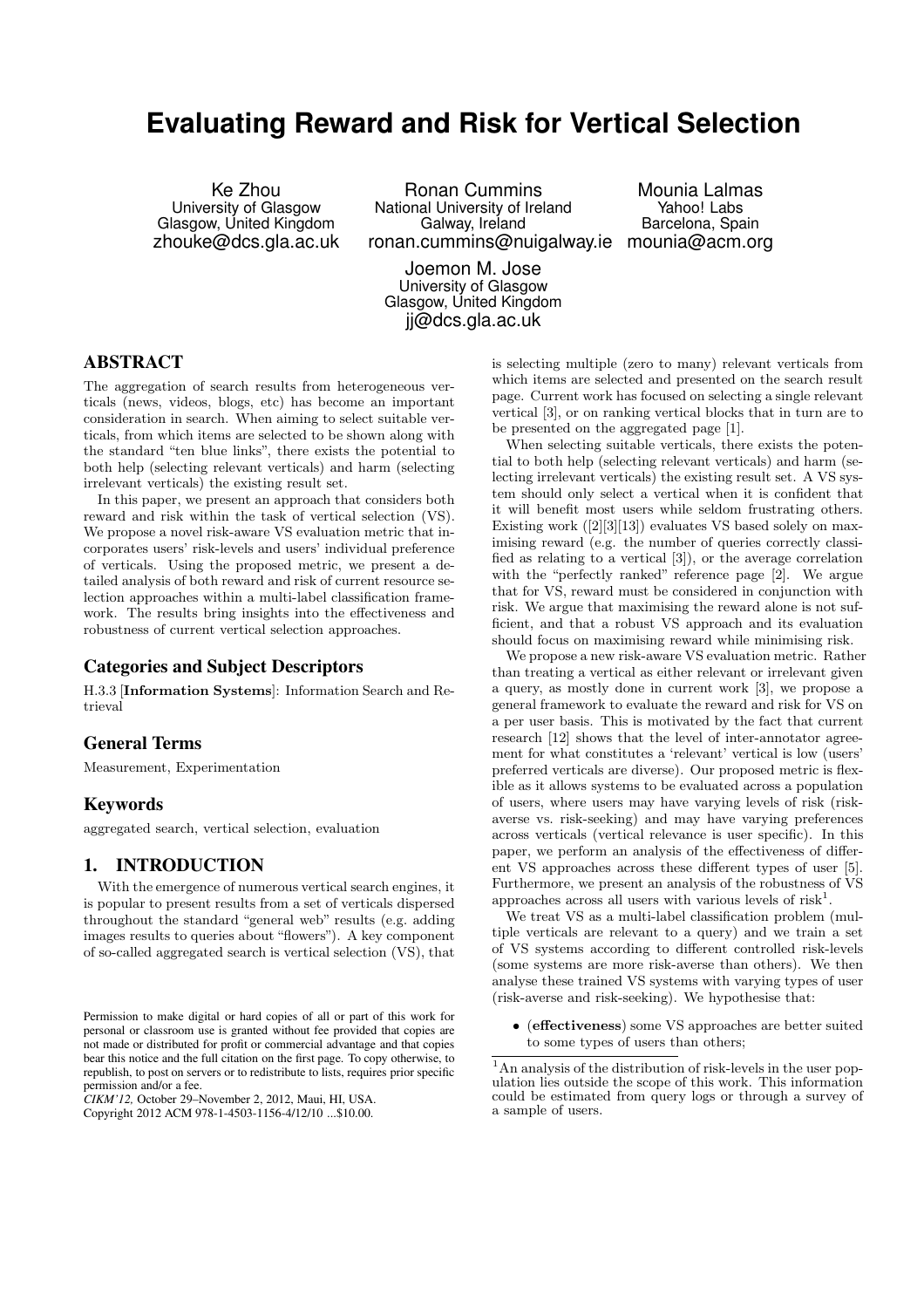• (robustness) some VS approaches are more robust for a mixture of varying types of users than others.

Section 2 outlines our proposed risk-aware VS metric. In Section 3, we formally describe the problem of multi-label vertical classification and list the features used. In Section 4, we empirically evaluate the effectiveness and robustness of those approaches using our proposed risk-aware metric. We conclude the paper in Section 5.

## **2. EVALUATING REWARD AND RISK**

We present our risk-aware metric for VS, which considers an entire population of users' vertical preferences for a query.

#### **2.1 Problem Formulation**

Let  $V = \{v_1, v_2, ... v_n\}$  be a set of verticals that can be selected to present along with "general web" results  $W$ , for a given query  $q \in Q$ . Let  $V_q^{u_i}$  be a set of verticals that a user  $u_i \in U$  would like to see in the result set with "general web" results for query q. These user-specific assessments can be obtained by either conducting a user study that explicitly asks users for their preferences [12] or be estimated by mining query logs [7]. We model this subjective view of vertical relevance where users' vertical preferences can be different [12]. Therefore,  $V_q^{u_i} \subset V$  and  $V_q^{u_j} \subset V$ .

Furthermore, assume a vertical selection system  $s_i$  selects a vertical set  $V_q^{s_j}$  for q. Then, for a specific user  $u_i$ , the utility of vertical search system  $s_i$  is based on both *reward* and risk. Reward is related to the number of verticals selected by  $s_j$  that user  $u_i$  deems relevant  $(V_q^{s_j} \bigcap V_q^{u_i})$ . While risk is related to the number of verticals selected by  $s_j$  that user  $u_i$  deems non-relevant  $(V_q^{s_j} \bigcap (V - V_q^{u_i})).$ 

Furthermore, each user has his/her own estimated tradeoff between reward and risk. For example, one user might be risk-seeking and prefers to have a page with some relevant verticals but does not mind viewing many non-relevant ones. On the contrary, another users might be risk-averse and prefers the page to only contain relevant verticals. Therefore, the main aim of the proposed metric is to model the trade-off between so-called *reward* and *risk* for each user  $u_i$ .

### **2.2 Risk-aware Metric**

For a given user  $u_i$  and system  $s_j$  that returns  $V_q^{s_j}$ , we define the reward and risk as user-specific vertical recall and vertical fallout respectively as follows:

$$
reward_q^{u_i}(V_q^{s_j}) = \frac{|V_q^{s_j} \bigcap V_q^{u_i}|}{|V_q^{u_i}|} \tag{1}
$$

$$
risk_q^{u_i}(V_q^{sj}) = \frac{|V_q^{s_j} \bigcap (V - V_q^{u_i})|}{|\bar{V}_q^{u_i}|} \tag{2}
$$

To combine the above measure and also incorporate the user's trade-off between reward and risk, we model the metric as a linear combination of reward and risk:

$$
util(V_q^{s_j}, \alpha_q^{u_i}) = (1 - \alpha_q^{u_i}) \cdot reward_q^{u_i}(V_q^{s_j}) + \alpha_q^{u_i} \cdot (1 - risk_q^{u_i}(V_q^{s_j}))
$$
\n(3)

where  $\alpha_q^{u_i}$  is a user-specific parameter that controls the tradeoff between reward and risk. Setting  $\alpha_q^{u_i} = 1$  leads to a risk-averse metric where returning zero irrelevant verticals would be optimal, while setting  $\alpha_q^{u_i} = 0$  leads to a riskseeking metric where returning as many relevant verticals would be optimal.

The utility of the system  $s_i$  is averaged over all  $q \in Q$ , and within each  $q$  is averaged over all users  $U$ . We define the utility of the system as follows:

$$
Util(s_j,\alpha) = \frac{1}{|Q|} \sum_{q \in Q} \frac{\sum_{u_i \in U} util(V_q^{s_j}, \alpha_q^{u_i})}{|U|} \tag{4}
$$

This  $Util(s_i, \alpha)$  function treats all (both popular and longtailed) queries equally and is not biased to popular queries. Although other approaches to derive utility within this framework are possible, we will leave them for future work.

At this point we have one utility metric for evaluating a VS system, accounting for reward and risk. The metric depends on the user-specific and query-specific reward-risk tradeoff parameter  $\alpha_q^{u_i}$ , which we need to set. In this paper, we assume that for each query  $q$ , users have the same trade-off level  $(\alpha)$  between reward and risk. Furthermore, we assume a uniform distribution of  $\alpha_q^{u_i}$  across all users. We leave the work of discovering the distribution of risk-seeking and riskaverse for future work. Using our metric we can compare vertical selection approaches for both risk-seeking and riskaverse users over a set of queries Q. Furthermore, we can measure the robustness of the VS approach over all types of users (assuming uniformity) by iterating over all values of  $\alpha$ for all queries in Q.

## **3. MULTI-LABEL CLASSIFICATION**

We introduce the risk-aware multi-label classification approach, followed by detailed descriptions of features used.

#### **3.1 Risk-aware Classification Approach**

The approach to classification consists of two phases: testing and training. We separate 56 queries (conforming to a real-world distribution of verticals [3]) as a training set. This is used for determining a threshold  $\gamma$  (see below). We use the remaining dataset (264 queries) for testing the approaches.

We use a thresholding approach to select verticals. For a set of verticals  $V = \{v_1, v_2, ... v_n\}$  with scores  $X^{s_j} =$  ${x_1, x_2, ... x_n}$  (generated by a vertical selection approach  $s_j$ ) and a threshold  $\gamma$ , we denote  $V_{x_i>\gamma}^{s_j}$  as the set of verticals with each vertical  $v_i$  whose score  $x_i > \gamma$ . If no vertical has  $x_i > \gamma$ , then  $V^{s_j}_{x_i > \gamma} = \emptyset$ . Note that each vertical score  $x_i$  is obtained by normalising across all vertical scores.

In essence, the vertical scoring functions of each VS approach is adapted to multi-label vertical selection by selecting the top-k verticals where k is decided by a threshold  $\gamma$ . The threshold is trained on the training set. If no verticals receive a score greater than the threshold, no verticals are deemed relevant for that query.

With respect to the risk-aware training, for a given vertical selection approach  $s_j$  with scores over all verticals  $X^{s_j} =$  ${x_1, x_2, ... x_n}$ , we train a set of systems  $S_j = \{s_j^{\alpha_1}, s_j^{\alpha_2}, ... s_j^{\alpha_m}\}$ where each system varies in its reward-risk trade-off operating point (by setting different training objective functions with different  $\alpha$ , and obtaining corresponding  $\gamma$ ), i.e. some of the systems are trained to be more risk-averse whereas others to be more risk-seeking. The optimal threshold  $\gamma^*$  for a given system  $s_j^{\alpha}$  (with reward-risk trade-off  $\alpha$ ) is trained as follows:

$$
\gamma^* = argmax_{\gamma} Util(V^{s_j^{\alpha}}_{x_i > \gamma}, \alpha)
$$
\n(5)

Therefore, for each feature (vertical selection approach  $s_i$ ), we iterate  $\alpha$  and obtain a set of systems  $S_j$ .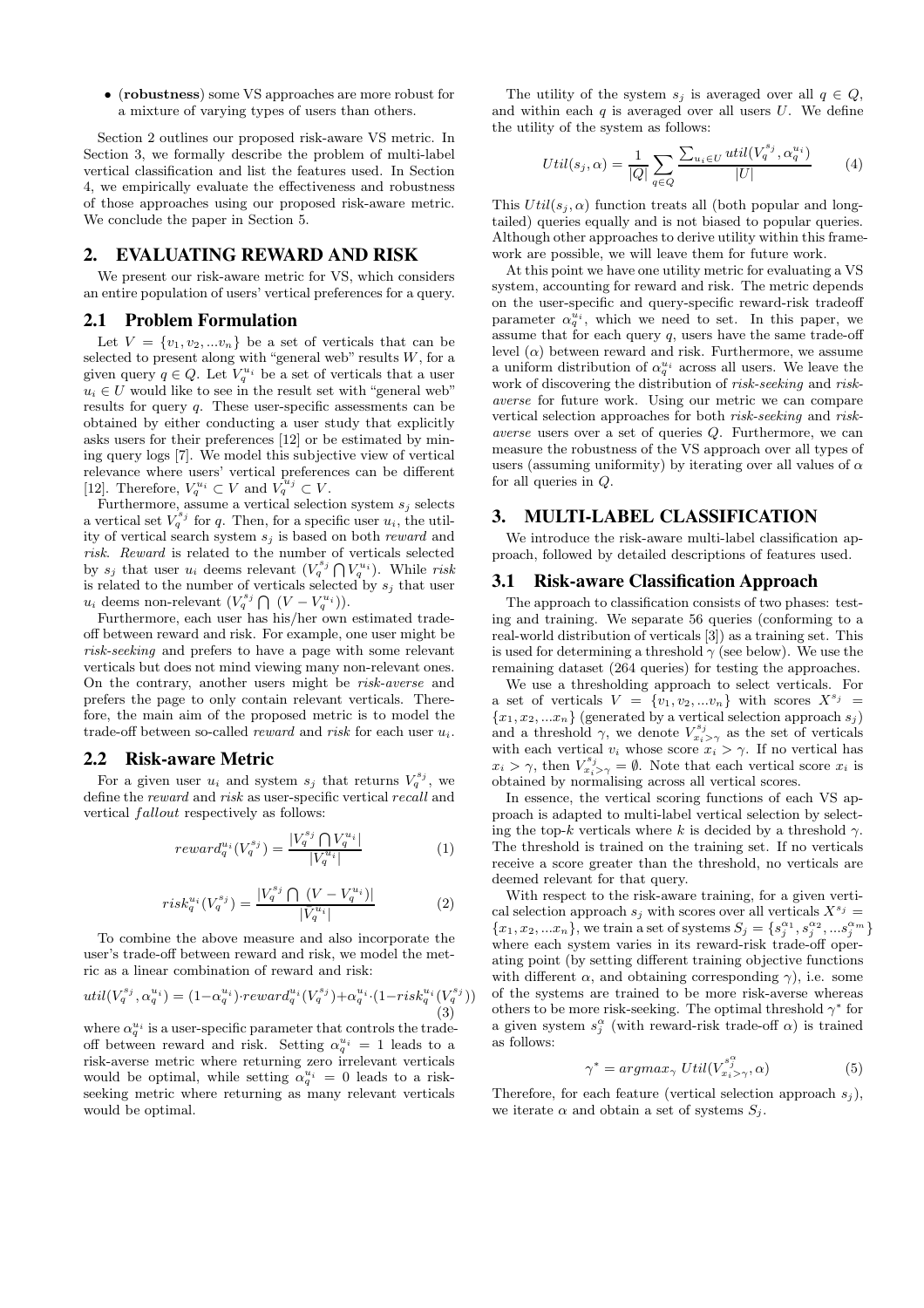# **3.2 Features**

We investigate a number of resource selection approaches (CORI [4], Clarity [6], GAVG [8], ReDDE [10], CRCS(l) [9], CRCS(e) [9]) as features for multi-label VS approaches. We use each feature individually for training and aim to compare them. While these approaches derive evidence from the same source (sampled vertical representation), they model different aspects of the sources under consideration. CORI, Clarity and GAVG model the similarity between the query and the source, whereas ReDDE, CRCS(l) and CRCS(e) model the collection's average document score in a full-dataset retrieval (all sources together).

#### *3.2.1 CORI*

CORI adapts INQUERY's inference net document ranking approach to collection. Here, all statistics are derived from sampled documents rather than the full collection.

#### *3.2.2 Clarity*

Clarity is a retrieval effectiveness prediction algorithm that measures the similarity between the language of the top ranked documents and the language of the collection, estimated using the Kullback-Leibler divergence between the query  $\theta_q$  and the collection language model  $\theta_{v_i}$ .

$$
Clarity_q(v_i) = \sum_{w \in v_i} P(w|\theta_q)log_2 \frac{P(w|\theta_q)}{P(w|\theta_{v_i})}
$$
(6)

## *3.2.3 Geometric Average*

GAVG issues the query to a centralized sample index, one that combines document samples from every vertical, and scores vertical  $v_i$  by the geometric average query likelihood from its top m sampled documents.

$$
GAVG_q(v_i) = \left(\prod_{d \in topm} P(q|\theta_d)\right)^{\frac{1}{m}} \tag{7}
$$

#### *3.2.4 ReDDE*

ReDDE scores a target collection based on its expected number documents relevant to the query. It derives this expectation from a retrieval of an index that combines documents sampled from every target collection. Given this retrieval, ReDDE accumulates a collection score  $ReDDE_q(v_i)$ from its document scores  $P(q|\theta_d)$ , taking into account the difference between the size of the original collection  $N^{v_i}$  and a sampled set size  $N^{samp}$ .

$$
ReDDE_q(v_i) = \frac{N^{v_i}}{N^{samp}} \sum_{d \in topm} I(d \in v_i) P(q|\theta_d) \tag{8}
$$

where  $I(.)$  is a indicator function.

# *3.2.5 CRCS*

Like ReDDE, CRCS issues the query to a centralized sample index and scores a collection according to an accumulation of a more refined estimation of document score. Specifically, the document score for  $CRCS(l)$  and  $CRCS(e)$  are estimated by a linear or a negative exponential weighting according to its presented position respectively.

$$
CRCS(l)_{q}(v_{i}) = \frac{N^{v_{i}}}{N^{samp}} \sum_{d_{j} \in topm} (m-j)
$$
 (9)

$$
CRCS(e)_q(v_i) = \frac{N^{v_i}}{N^{samp}} \sum_{d_j \in topm} \alpha \cdot exp(-\beta \cdot j) \qquad (10)
$$

where  $\alpha = 1.2$  and  $\beta = 2.8$  in our setting.

# **4. EXPERIMENTS**

Our experiments aim to investigate various resource selection approaches under our risk-aware multi-label classification framework. We report the data used in the experiments first, followed by the main experimental results on both effectiveness and robustness.

## **4.1 Data**

The user-specific preferred vertical ground-truth information of each query  $(V_q^{u_i})$  is obtained by only providing the vertical names (with a description of their characteristics) and asking a set of assessors to make pairwise preference assessments, comparing each vertical in turn to the reference "general web" vertical [12]. We used an existing web test collection [11] to obtain the vertical representations used for the vertical selection approaches. The verticals used and the distribution of majority user preferred verticals (more than 50% of the users preferred the vertical to "general web") for all queries for the collection are described in Table 1.

# **4.2 Evaluating VS Approaches**

#### *4.2.1 Effectiveness*

A VS approach  $s_i$  trained on a given user risk-level  $\alpha$  is tested on the corresponding type of user (with same  $\alpha$ ). An approach is *effective* if prediction of relevant verticals  $V_q^{s_j}$ can satisfy users of that type (i.e. high  $Util(s_i, \alpha)$ ).

The main evaluation results on effectiveness for singlefeature (each resource selection approach) classifier runs are shown in Figure 1. When only reward is considered ( $\alpha =$ 0), all of the approaches perform comparably. However, when risk is considered  $(\alpha > 0)$ , we observe that in general, ReDDE performs consistently better than the other approaches. From a 2-tailed paired t-test  $(p < 0.05)$ , we find that ReDDE is significantly better than GAVG and CRCS(e) at  $\alpha = 0.3, 0.4$ , CRCS(l) at  $\alpha = 0.3$ , Clarity and CORI at  $\alpha = 0.2, 0.3, 0.4, 0.5$ . Of the VS approaches tested CRCS(l) and ReDDE are more risk-aware (when  $\alpha > 0.3$  for example). However, when favouring reward (low  $\alpha$ ), GAVG and ReDDE achieve higher results. CORI and Clarity are, on average, the worst approaches across many values of  $\alpha$ .

We also empirically observe that different approaches perform differently for a range of queries whereas some of them hinder/increase the performance of more queries than the other when applying vertical selection. The percentage of benefited and hindered queries conforms to the training setting of the reward-risk trade-off. This demonstrates the need for current VS approaches to be more risk-aware.

In conclusion, comparably, ReDDE and CRCS(l) achieve the best performance on effectiveness in those settings, mostly with a large range of queries benefited and a small amount hindered.

#### *4.2.2 Robustness*

Rather than evaluating on one single type of user, robustness of VS approach is measured over all types of users (assuming uniformity) by iterating over risk-level  $\alpha$  for all queries.